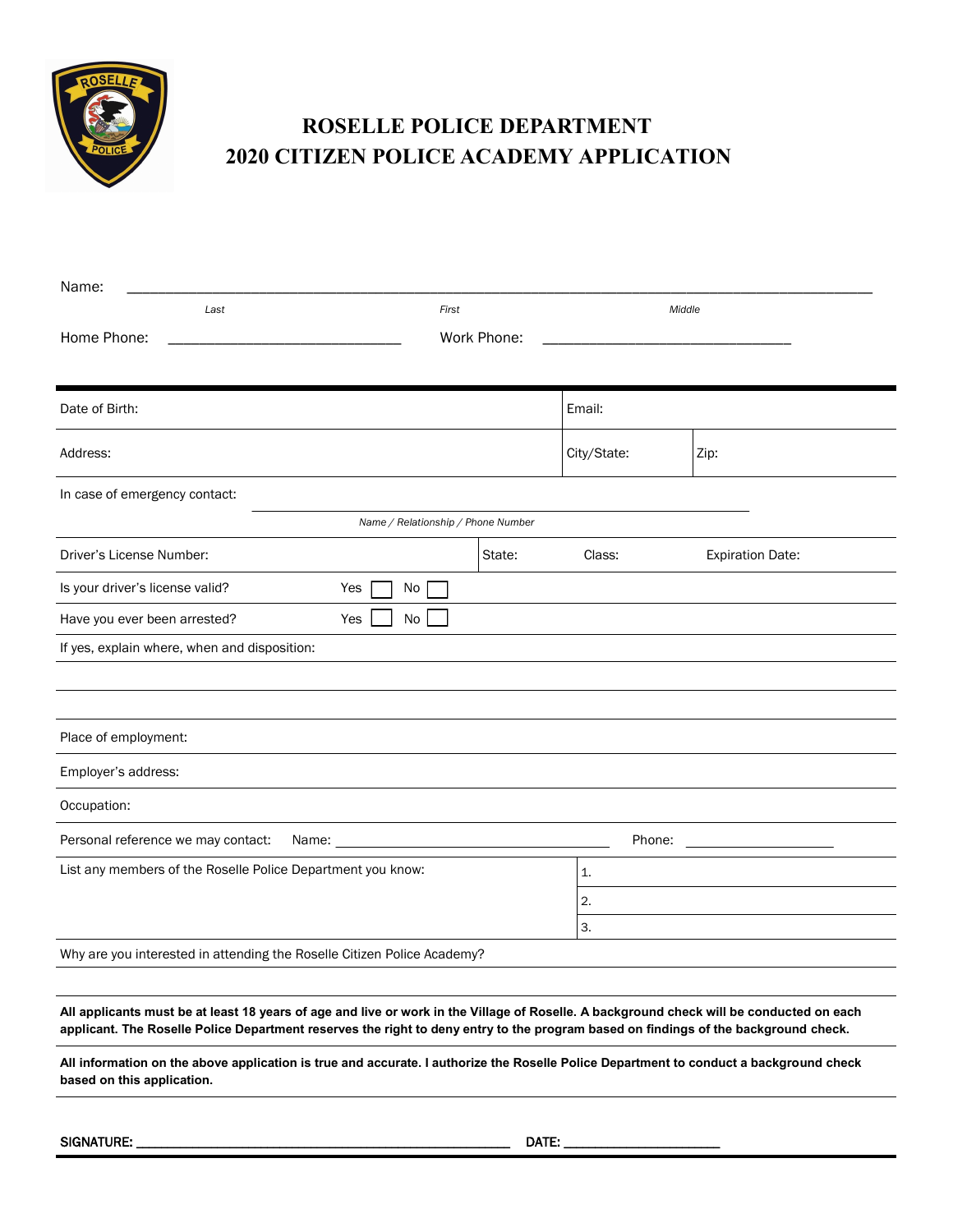|                                 | ROSELLE POLICE DEPARTMENT                                                                         |
|---------------------------------|---------------------------------------------------------------------------------------------------|
|                                 | <b>CITIZEN POLICE ACADEMY</b>                                                                     |
|                                 |                                                                                                   |
|                                 | I request to participate in the Roselle Police Department Citizen Police Academy. (PLEASE PRINT.) |
| Name:                           |                                                                                                   |
| Date of Birth: <u>contained</u> | Email:                                                                                            |
| Home Address:                   |                                                                                                   |
| Home Telephone Number:          |                                                                                                   |
|                                 |                                                                                                   |

## **LIABILITY WAIVER**

IN CONSIDERATION of being permitted to participate in the Roselle Police Department Citizen Police Academy Program, I and my next of kin, personal representatives, and heirs hereby release and waive the Village of Roselle and the Roselle Police Department, its officers, agents, or employees from all liability to myself, my personal representatives, heirs, and next of kin for all loss or damage in any claim or damage therefore on account of injury to the person or property or resulting in the death of myself, no matter what the cause and will not sue the Village of Roselle while I am participating in the Citizen Police Academy Program.

I agree to indemnify the Village of Roselle from any loss, liability, damage, or cost I may incur due to my presence in the Citizen Policy Academy Program whether caused by the negligence of the Roselle Police Department, its officers, agents, or employees of the Village of Roselle. I hereby assume full responsibility for and risk of bodily injury, death, or property damage, or otherwise while in the Citizen Policy Academy Program. I agree that this Liability Waiver and Indemnity Agreement is intended to be as broad and inclusive as permitted by the laws of the State of Illinois.

I further release all employees, representatives, or agents of the Village of Roselle from any claim whatsoever on account of first aid, treatment, or service rendered me during participation as a result of the Citizen Policy Academy Program.

I certify that I am at least 18 years of age and agree to allow the Roselle Police Department to conduct a background check prior to being accepted to participate in the Roselle Citizen Police Academy.

This Waiver contains the entire agreement between the parties of the agreement and the terms of this Waiver are contractual. I further state that I have carefully read the above Waiver and know the contents of the Waiver and sign this Waiver of my own free will.

Signature Date

 $\mathcal{L}_\mathcal{L} = \mathcal{L}_\mathcal{L} = \mathcal{L}_\mathcal{L} = \mathcal{L}_\mathcal{L} = \mathcal{L}_\mathcal{L} = \mathcal{L}_\mathcal{L} = \mathcal{L}_\mathcal{L} = \mathcal{L}_\mathcal{L} = \mathcal{L}_\mathcal{L} = \mathcal{L}_\mathcal{L} = \mathcal{L}_\mathcal{L} = \mathcal{L}_\mathcal{L} = \mathcal{L}_\mathcal{L} = \mathcal{L}_\mathcal{L} = \mathcal{L}_\mathcal{L} = \mathcal{L}_\mathcal{L} = \mathcal{L}_\mathcal{L}$ 

Roselle Police Department

 $Appproved$  by:  $\Box$